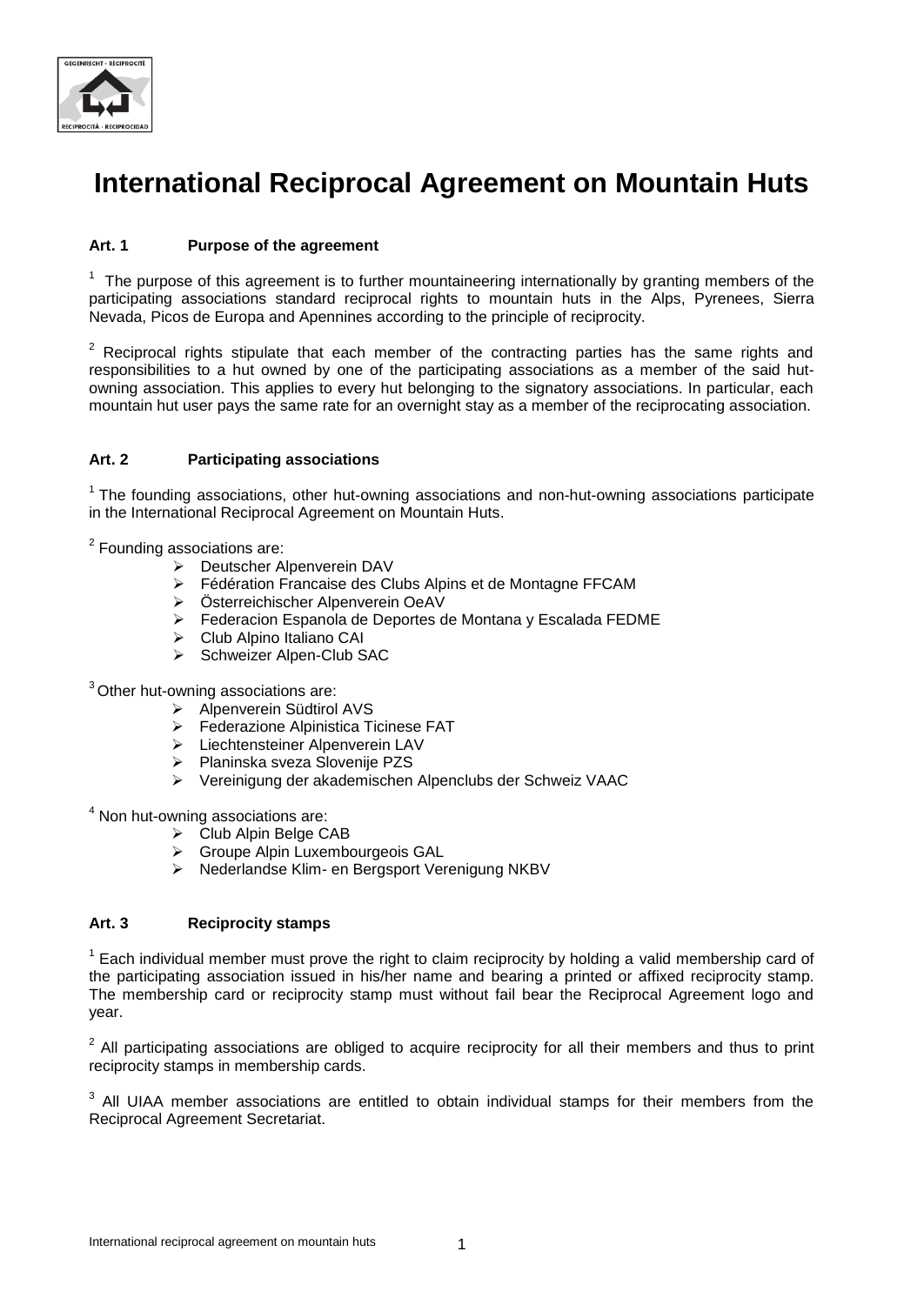

<sup>4</sup> Other mountaineering associations which are not UIAA members can submit an application to purchase individual stamps for their members to the meeting of the participating associations. The meeting decides after a response has been obtained from the national UIAA association.

<sup>5</sup> The Reciprocal Agreement Secretariat has the sole right to print and issue individual stamps. The stamps will be delivered to the associations upon receipt of payment. Unused stamps may be exchanged for stamps valid the following year.

 $6$ The scale of fees, which fixes the level of fees for hut-owning and non-hut-owning associations as well as the fee for individual stamps, will be determined at the AGM of the participating associations.

# **Art. 5 Hut Fund**

 $1$  The participating associations establish a mutual Hut Fund into which fees are paid in accordance with Art. 3.

 $2$  The fund assets are accrued from the revenue. The respective fixed costs of the Reciprocal Agreement Secretariat are deducted from this amount. The remaining amount is divided between the hut-owning associations according to their revised number of beds, in order to balance the costs arising from investments and hut maintenance.

 $3$  In as much as, in accordance with the calculations of the Reciprocal Agreement Secretariat, the amount owed by an association member for payment of fees exceeds the entitlement in accordance with Art. 5 Clause 5, the Reciprocal Agreement Secretariat is to request the difference from the participating association, with provision of figures, by 31 October at the latest. The outstanding amount is to be paid to the Reciprocal Agreement Secretariat by 30 November at the latest.

<sup>4</sup> If remuneration surplus results from the calculations of the Reciprocal Agreement Secretariat, then the Reciprocal Agreement Secretariat must transfer this to the participating association by 31 December.

 $5$  The hut-owning associations are obliged to use the income from the fund solely for their mountain huts.

# **Art. 5 Huts/Sleeping places**

 $<sup>1</sup>$  In order to calculate the number of sleeping places in the Reciprocal Agreement, huts must fulfil each of</sup> the following criteria:

- $\triangleright$  the hut must be located in an isolated position in the mountains;
- $\triangleright$  the hut must be open to all hut visitors:
- $\triangleright$  the hut must be located at an altitude above 1500 metres;
- $\triangleright$  the hut must not be served by a public road or cableway during the high season;
- $\triangleright$  access to the hut must require at least a one-hour hike.

 $2$  Huts above 1500 metres that can be reached within less than an hour's hike from a car park or cableway station are regarded as extraordinary huts.

 $3$  Permanent bivouacs are considered equivalent to huts when they

- $\triangleright$  have no warden;
- $\triangleright$  are located at a minimum altitude of 2500 metres;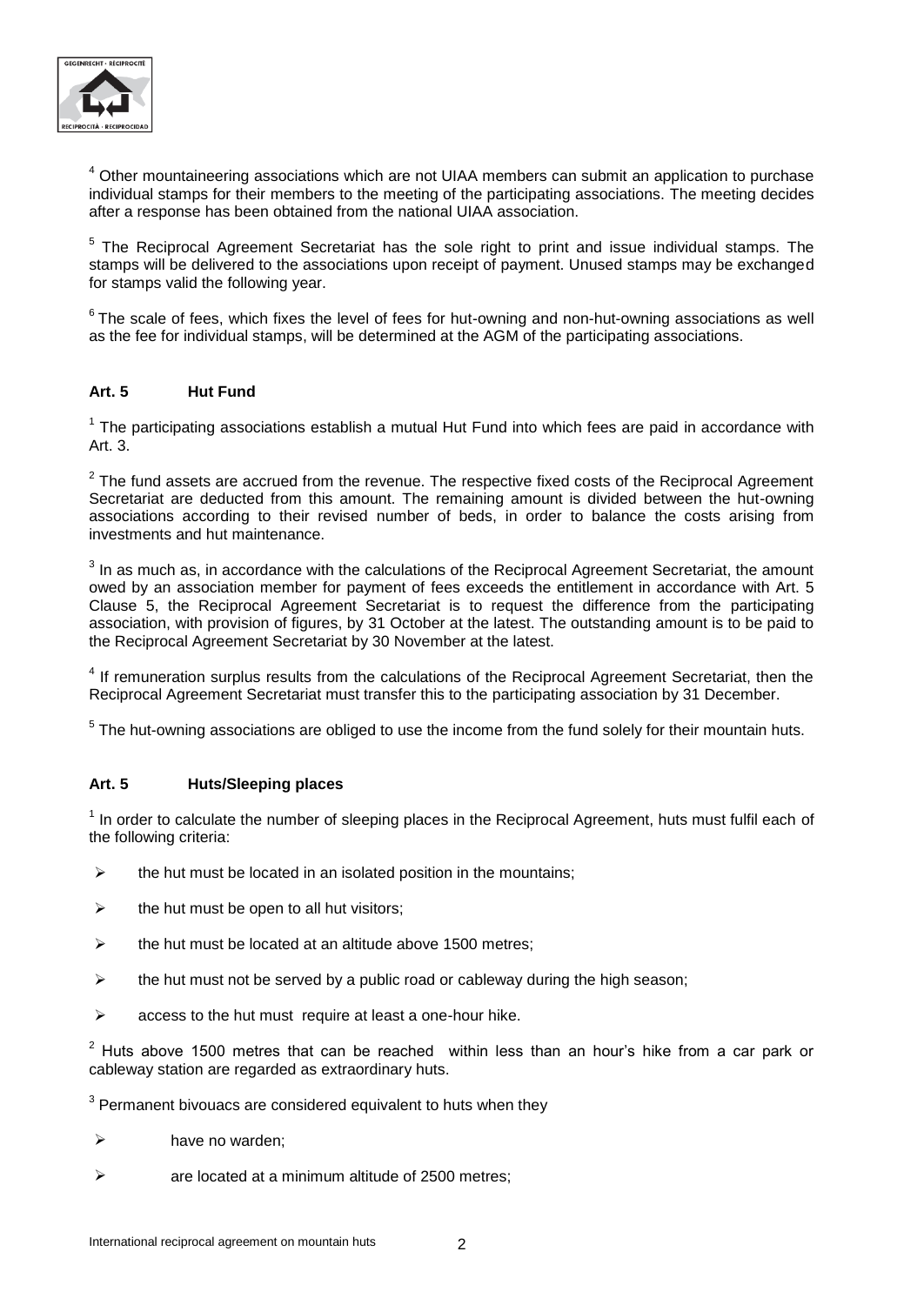

#### $\triangleright$  have a minimum of eight permanent sleeping places with mattresses or suitable protective underlay.

 $4$  The proceeds of the Hut Fund will be distributed on the basis of permanent sleeping places available to visitors, whereby the following coefficients will be used:

| $\triangleright$ | 0.5 | for extraordinary huts (i.e. huts over 1500 metres altitude, which can be reached<br>within less than an hour's hike from a car park or cableway station); |
|------------------|-----|------------------------------------------------------------------------------------------------------------------------------------------------------------|
|                  | 1.0 | for huts between 1500 and 2000 metres altitude                                                                                                             |
| $\triangleright$ | 1.5 | for huts between 2001 and 2500 metres altitude                                                                                                             |
| $\triangleright$ | 2.0 | for huts between 2501 and 3000 metres altitude                                                                                                             |
| $\triangleright$ | 2.5 | for huts between 3001 and 3500 metres altitude                                                                                                             |
| $\triangleright$ | 3.0 | for huts above 3500 metres altitude                                                                                                                        |

<sup>5</sup> The determined number of beds for each altitude is calculated by multiplying the number of sleeping places by the respective altitude coefficient.

# **Art. 6 Organs**

<sup>1</sup> The participating associations hold an AGM at which all ordinary questions on the Reciprocal Agreement are discussed. The meeting usually takes place within the framework of the general meeting of the Club Arc Alpin CAA and at its venue.

 $2$  All participating associations receive an invitation to the annual general meeting. The official delegates of the participating associations have voting rights.

 $3$  Each participating association has one vote. Decisions will be made by a simple majority of the votes present, whereby a decision shall only be valid if it finds the approval of a majority of the founding associations present. This notwithstanding, resolutions concerning the agreement require the approval of the founding associations present as well as a two-thirds majority of the associations present. In the event of a tie, the chairman of the meeting will cast the deciding vote.

<sup>4</sup> In particular, the meeting will make decisions on income and expenditure of joint hut funds, the level of contributions, possible fines as well as the exclusion of an association.

<sup>5</sup> The meeting will be conducted by the chairperson. The chairperson will be elected by the meeting for a period of three years. One second term of office is permitted. The chairperson must belong to a founding association and represents this association at the meeting.

 $6$  The Invitation to the AGM is issued in writing by the chairperson at least four weeks before the date of the meeting together with the agenda and relevant documentation, in particular the annual financial statement and auditor's report. Requests for inclusion of agenda items must be forwarded to the Reciprocal Agreement Secretariat at least six weeks before the date of the meeting.

 $7$  Minutes of the meeting are to be taken. These are to be signed by the chairperson and copies sent to all participating associations.

<sup>8</sup> English is the language of negotiation and recording of minutes. Each participating association is responsible for any further translations that may be necessary.

<sup>9</sup> The chairperson will be assisted by the Reciprocal Agreement Secretariat. The Reciprocal Agreement Secretariat is managed by the Swiss Alpine Club. For its services, the Swiss Alpine Club receives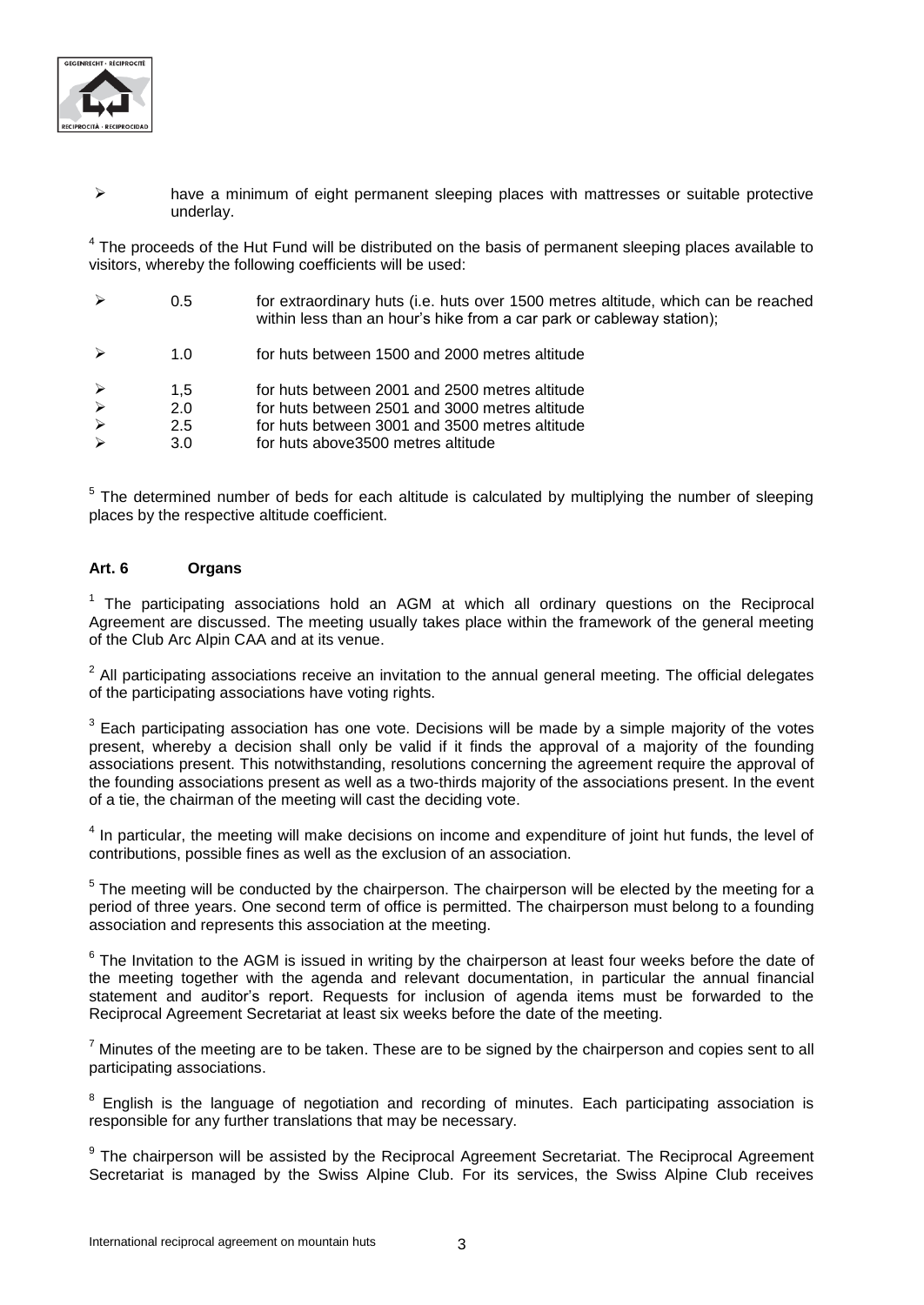

monetary compensation, the level of which is determined by the AGM. This sum is due for payment at the beginning of the calendar year following the accounting period and will be deducted in advance from the income of the financial year.

 $10$  The Reciprocal Agreement Secretariat specifically manages the hut funds in an administrative and financial context, attends to the sale and distribution of individual stamps and prepares the annual accounts. Accounting is carried out in euros.

 $11$  The participating associations elect a founding association for a three-year term, charged with monitoring compliance with this agreement and supervising the activities of the chairperson and the Reciprocal Agreement Secretariat. Re-election is not permitted. This controlling body must in particular check the accuracy of the annual accounts.

 $12$  The Swiss Alpine Club may not act as the controlling body. The participating associations are obliged to deliver all requested information to the controlling body by a specific time.

# **Art. 7 Declaration**

 $1$  To allow calculation of reimbursement and charges, the participating associations and admitted associations must directly announce the Reciprocal Agreement Secretariat the number of members over 18 years of age by 31 March of each year at the latest. While other associations must provide this information to the Reciprocal Agreement Secretariat via the respective authorized association. This declaration must be signed by the properly authorized persons. For claims to a share of the proceeds in keeping with Art. 5 Clause 5, associations must also provide individual information on each hut regarding the exact number of sleeping places and details of altitude until 31 March. The basis here is the maximum number of members and sleeping places of the preceding year serve as the basis here.

 $2$  Should an association provide the General Secretariat with obviously incorrect member numbers, the meeting, acting on a proposal by the chairperson, may at any time adapt these figures to their own estimate. In the event of recurrence, the meeting may at any time decide to exclude the respective association from the distribution of revenue in accordance with Art. 5 Clause 5.

 $3$  Should an association provide the Secretariat with false member numbers that can be proven to be wrong, the meeting may invoice this association retrospectively the settlement for the two preceding accounting periods.

<sup>4</sup> Associations that do not fulfil the obligations may be excluded from the Reciprocal Agreement at the decision of the meeting.

# **Art. 8 Fines**

<sup>1</sup> Should data, documents and information not be delivered to the Secretariat by 31 March of the year following the year under account, the meeting can impose a maximum fine of 2000 euros. The fine will benefit the Hut Fund. The date of the postmark is the exclusive decisive factor in determining late arrival.

 $2$  Should a fine imposed by the meeting on the defaulting participating association remain outstanding, and following one reminder with non-payment of arrears by the given deadline, the meeting may declare the said association to be excluded from the Reciprocal Agreement. This decision may be taken by circular and is subject to a simple majority.

# **Art. 9 Bilateral agreements of the contracting parties**

If a participating association wishes to conclude a regional, bilateral reciprocal agreement, it must submit a corresponding application to the AGM for approval. Providing that the proposed bilateral agreement